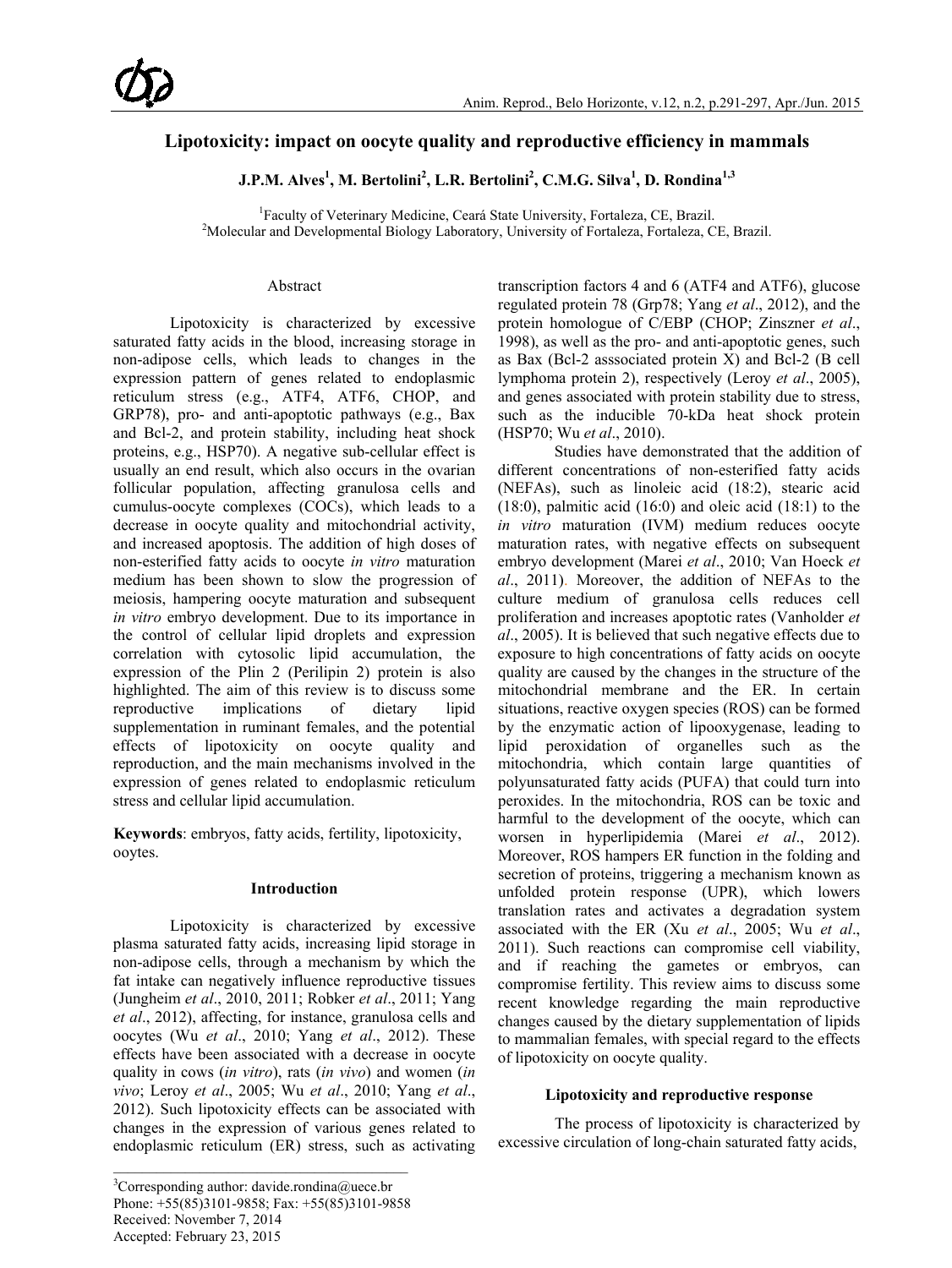which are produced by adipocytes or obtained through the diet (Jungheim *et al*., 2012). When adipocytes are unable to store fatty acids, other types of cells store lipids (Jungheim *et al*., 2012). In fact, in a study where mice were fed a diet containing 22% fat, oocytes showed high lipid levels, before and after ovulation, in comparison with oocytes from mice fed a control balanced diet (Fig. 1), which led to alterations in mitochondrial activity and ER stress (Wu *et al*., 2010).



Figure 1. Increase in lipid concentration in COCs from female mice fed a fat rich diet, prior and after hCG treatment. Adapted from Wu *et al*. (2010).

The accumulation of intracellular lipids may lead to oxidative damage and formation of highly reactive cytotoxic lipid peroxides, harmful to intracellular organelles, particularly to the ER and mitochondria (Malhi and Gores, 2008; Li *et al*., 2011). Moreover, the increase in free fatty acids levels in the blood results in increased concentrations of free fatty acids in the follicular fluid, which can affect the morphology of the cumulus-oocyte complexes (COCs) and subsequent embryo quality (Leroy *et al*., 2005; Metwally *et al*., 2007; Jungheim *et al*., 2011).

Studies in rats have demonstrated that obesity induced by a fat-rich diet affects oocyte quality, reducing blastocyst rates and cell allocation following *in vitro* fertilization*,* with embryos showing a higher number of cells allocated to the trophectoderm and a slight reduction in the number of cells in the inner cell mass, thereby decreasing the percentage of cells destined to form the embryo (Minge *et al*., 2008). Such perturbations in cell allocation during blastocyst development may not be trivial, having a potential to compromise embryo and fetal development, also contributing to the embryo origin of diseases manifested later as an adult (Kwong *et al*., 2000). Such fact has also been shown in cattle, since the treatment of COCs with increasing doses of fatty acids during IVM compromised oocyte maturation and subsequent embryo development (Leroy *et al*., 2005; Aardema *et al*., 2011; Van Hoeck *et al*., 2011).

Physiological NEFA concentrations of stearic acid, palmitic acid, oleic acid are 25, 50 and 75 µm, respectively (Van Hoeck *et al*., 2011). But blastocyst rates in cattle can also be lowered when *in vitro*produced embryos are exposed to stearic acid, palmitic acid, oleic acid in concentration of 75, 150, 200 µm, respectively (Van Hoeck *et al*., 2011). In cattle and human embryos, the first 3-4 cleavage rounds occur under the control of maternal mRNAs and proteins present in the oocyte, until the activation of the embryonic genome in humans and in cattle. In recent studies, a reduction in blastocyst rates indicated that exposure to NEFAs during oocyte development had a significant negative impact on the development of postgenome activation, as well as on the pattern of gene expression (Van Hoeck *et al*., 2011). In addition, high levels of NEFAs added to the bovine *in vitro* culture media were harmful to the function and development of granulosa cells (Vanholder *et al*., 2005). However, progesterone production by the cells was not affected, as a limiting step in the progesterone production rate by luteal cells is likely the transport cholesterol to the inner mitochondrial membrane (Diaz *et al*., 2002).

The supplementation of high concentrations of NEFA during the *in vitro* maturation of bovine oocytes significantly increased apoptosis rate in embryos, with the accumulation of higher levels of stearic acid in comparison with control embryos (Van Hoeck *et al*., 2011). Such difference can be related to the fact that oocytes have the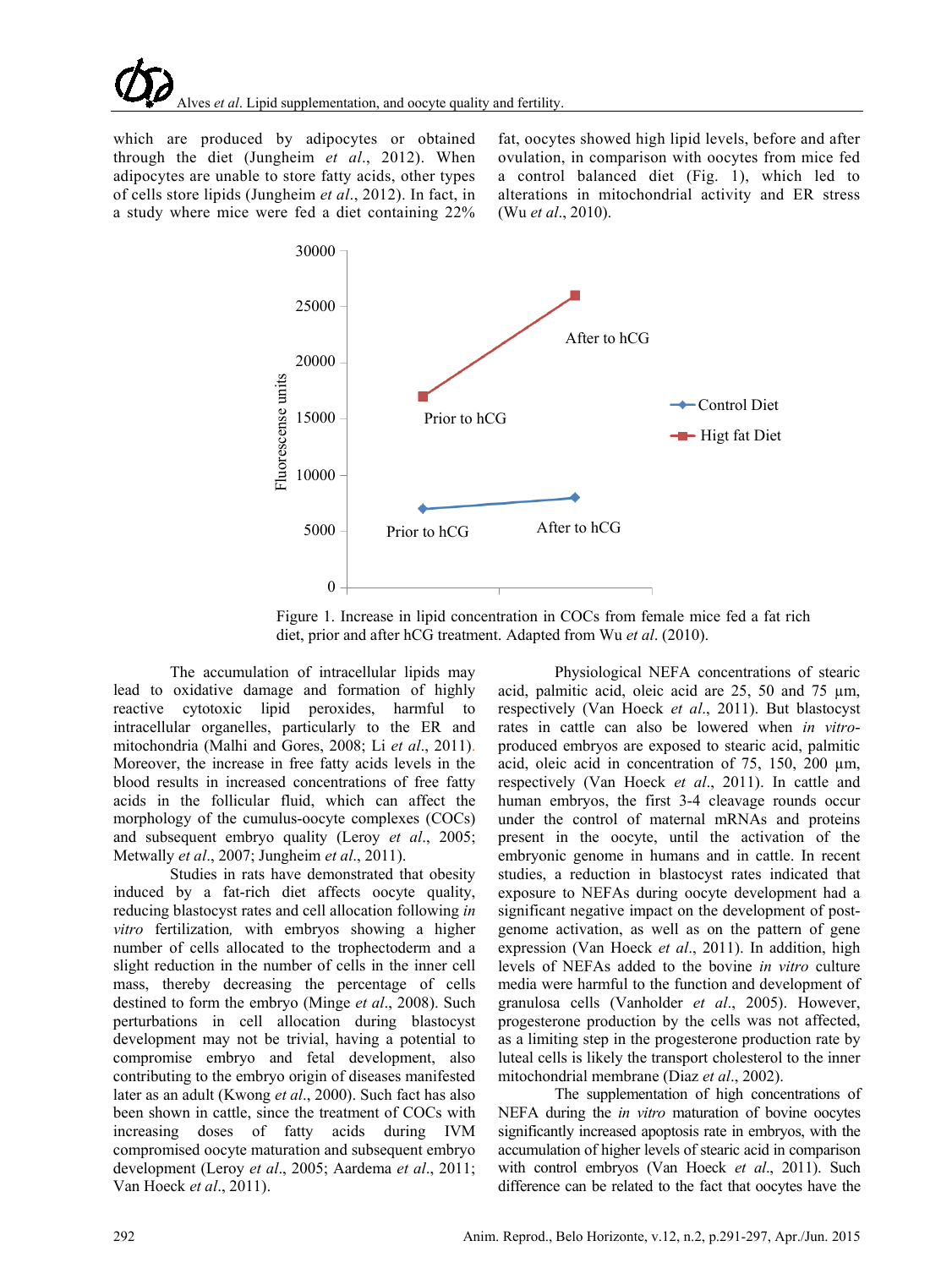capacity to accumulate fatty acids, which can have variable levels and/or composition of stored lipids depending on the lipid supply (Kim *et al*., 2001).

Interestingly, the addition of NEFAs, such as stearic and palmitic acids to the follicular fluid of dairy cows during IVM slowed meiosis progression, which was expressed by a significantly greater number of oocytes held in metaphase I, along with a relatively low number of oocytes in metaphase II (Table 1; Leroy *et al*., 2005). Likewise, the addition of linoleic acid to the *in vitro* maturation medium for 24 h was shown to also hamper oocyte development (Marei *et al*., 2010), with a decrease in fully expanded COCs and low percentage of oocytes at the metaphase II stage.

Table 1. Effect of supplementation with stearic acid (C18:0) and palmitic acid (C16:0) to the *in vitro* maturation medium on oocyte maturation, compared to negative (IVM medium) and positive (IVM medium added with ethanol) controls.

| Maturation rate    | Negative control | Positive control |                | Stearic acid Negative control | Positive control | Palmitic acid    |
|--------------------|------------------|------------------|----------------|-------------------------------|------------------|------------------|
| $(\%)$             |                  |                  |                |                               | (C18:0)          | (C16:0)          |
| Metaphase I        | $9.2^{\rm a}$    | $18.6^{b*}$      | $26.0^{b*}$    | 91 <sup>a</sup>               | $12.5^{\circ}$   | $24.1^{b}$       |
| Anapahse/Telophase | $16.1^a$         | $116^a$          | $18.4^{\circ}$ | 15a,b                         | $10.5^{\rm a}$   | 199 <sup>b</sup> |
| Metaphase I        | $74.8^{\rm a}$   | $67.8^{a}$       | $54.0^{b}$     | $75.0^{\circ}$                | $771^a$          | $63.2^{b}$       |

<sup>a,b</sup>Data within a row marked with different superscripts differ significantly (P < 0.05). \*P = 0.1. Adapted from Leroy *et al.* (2005).

#### **Plin2 and accumulation of intracellular lipids**

The major structural proteins present at the surface of intracellular lipid droplets are those belonging to the PAT protein family, named after perilipin (PLIN1), adipophilin (PLIN2), and tailinteracting protein of 47 kDa (TIP47). Perilipins are associated with the lipid droplets (LD) either during budding from the ER or derived from a soluble pool within the cytosol (Kimmel *et al*., 2010). Evidence suggests that some perilipin family members, such as Plin3 and Plin4, are associated with coat and very small nascent LDs (Wolins *et al*., 2005).

Perilinpin 2 (Plin2) is the main protein associated with lipid droplets in non-adipose tissues, important to the control of cellular lipid accumulation (Aminoff, 2012). Plin2 expression is highly correlated with cytosolic association of lipids (Brasaemle *et al*., 1997), being found in adipocytes during adipogenesis, involved in the storage of lipids in steroidogenic cells and other non-specialized cells (Bickel *et al*., 2009). Also, a protein related to the differentiation of lipid molecules found in all cells examined to date, named adipose differentiation-related protein (ADRP), has an N-terminal end highly similar to the perilipins, which may play a functional role or contain targeting signals in lipid storage, promoting the association of the proteins with lipid droplets in the cytosol (Brasaemle *et al*., 1997).

According to Aminoff (2012), the accumulation of lipids in non-adipose tissues results in cellular dysfunction, inflammation and eventually cell death. Thus, Plin2 protects cells from toxic lipid metabolites, by promoting the storage of neutral lipids into cytosolic droplets (Jungheim *et al*., 2012). Yang *et al*. (2012) evaluated the expression of Plin2 in mouse COCs *in vitro*-matured in lipid-rich follicular fluid, and

observed higher expression of Plin2 and altered expression of ER stress marker genes, compared with COCs matured in lipid-poor follicular fluid or under *in vivo* conditions. Sastre *et al*. (2014) also evaluated the expression of Plin2 and Plin3 in oocyte maturation and early embryo development in dairy cows and observed that the expression of Plin2 was greater in *in vitro*matured oocytes when compared with Plin3. Although Plin2 seems to be quickly degraded in the cytosol, Plin3 remains active for a longer time, being observed to be either soluble in the cytosol or associated with LD. A higher expression of Plin2 could reflect in the metabolic response of the oocyte to avoid total depletion of lipid stocks, considering the high energy demand during the first rounds of embryo cleavages.

# **Lipid diet effect on endoplasmic reticulum stress and expression of apoptotic genes**

The ER is the main site for the synthesis and folding of proteins, serving also as a site for the biosynthesis of steroids, cholesterol and other lipids (Rao *et al*., 2001). The lumen of the ER is the entrance site of proteins designed for endo/exocytotic routes, and therefore has a unique environment for folding, assembly, formation of disulfide bridges and glycosylation (Bromati, 2009). Exposure of the ER to high levels of free fatty acids and lipid peroxides causes structural alterations and perturbs such functions (Diakogiannaki *et al*., 2008).

Studies have demonstrated that a fat-rich diet given to female mice causes an increase in lipid accumulation and induces the expression of ER stress marker genes, such as ATF4 and GRP78, decreasing mitochondrial activity and increasing apoptosis in COCs, which is associated with a reduction in fertilization rates under *in vivo* conditions (Wu *et al*.,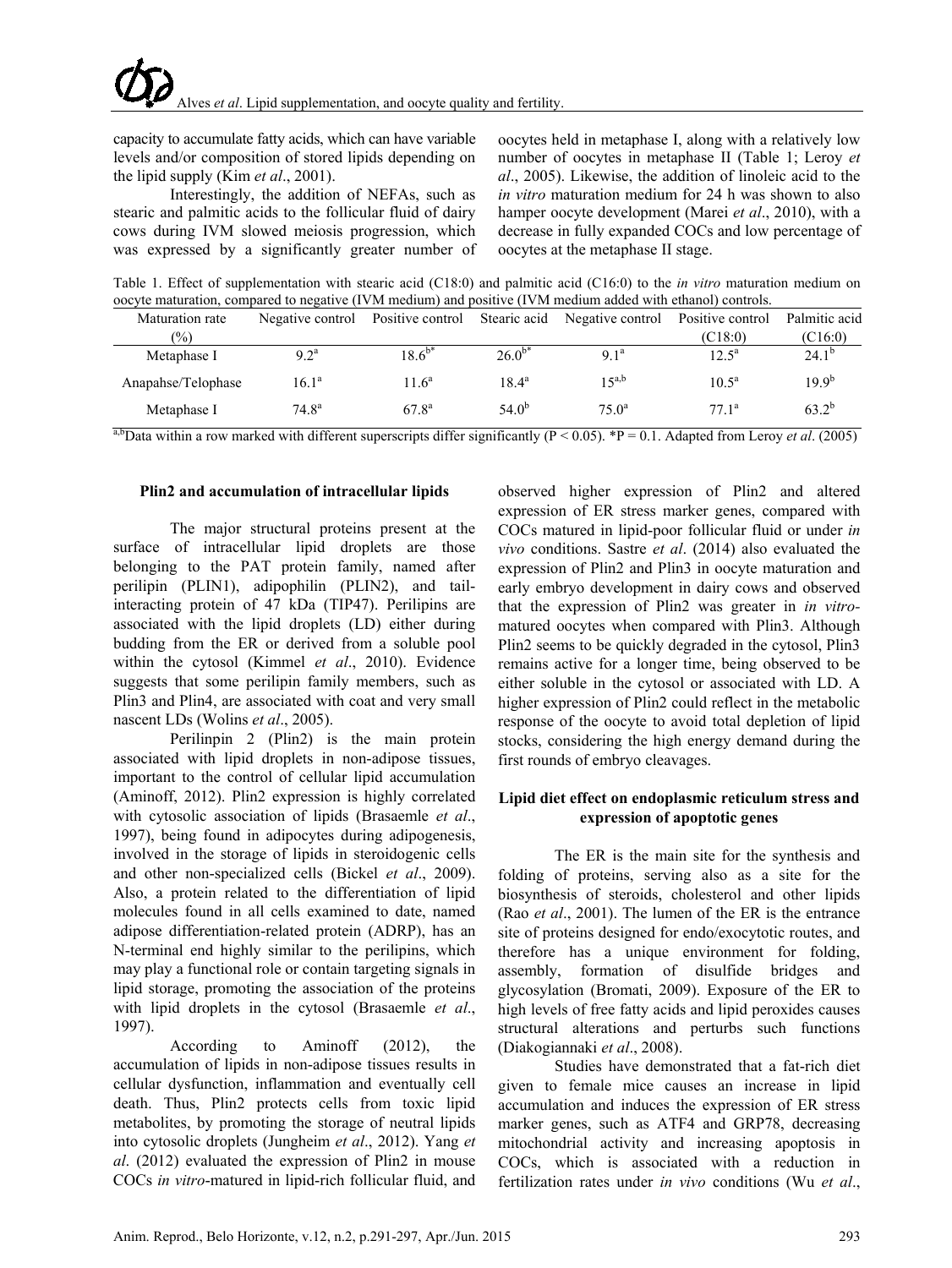2010). Also, the expression of ATF4 was increased in rat granulosa cells in response to the high amount of fat in the diet. The expression of such gene was also significantly increased in the granulosa cells of obese women. Yang *et al*. (2012) confirmed this finding, observing a significant increase in expression of ER stress marker genes (ATF4, ATF6 and GRP78) in COCs matured in lipid-rich follicular fluid in comparison with COCs matured in lipid-poor follicular fluid.

However, under stress conditions, the ER is subjected to UPR (Malhi and Gores, 2008), such mechanism is initiated by the presence of large amounts of immature proteins in the ER and is characterized by the coordinated activation of multiple proteins that trigger the expression of gene coding for chaperones, enzymes and structural components of the ER, which can lead to ER activation, reduce the risk of errors in the assembly of the tertiary and quaternary structures of the proteins, thereby reducing the number of unfolded proteins in that organelle and allow cell survival (Rao *et al*., 2001; Xu *et al*., 2005).

When unfolded proteins accumulate in the ER the immediate response is the recruitment of resident chaperones from their binding sites in the ER membrane. The binding of chaperones to the cell occurs due to the presence of different transmembrane proteins, which act as signaling molecules of the reticular function throughout the cell. The main proteins of the ER membrane involved in the induction of UPR are IRE1 (inositol-requiring enzyme 1), PERK (RNAactivated protein kinase (PKR)-like ER kinase) and ATF6 (Shen *et al*., 2004). These transmembrane proteins have a cytosolic N-terminal domain and a Cterminal domain pointed towards the lumen of the ER, thereby constituting a connecting point between the two compartments. In the basal state, those three proteins are inhibited by the binding of the chaperone BiP (binding protein (Bertolotti *et al*., 2000). These transducers of ER stress are inactive when the chaperone GRP78/BiP binds to its luminal domains, thus impeding its aggregation. When there is an accumulation of proteins in the ER, the GRP78/BiP complex is recruited to inhibit the aggregation of accumulated proteins, dissociating them from PERK, IRE1α and ATF6. The last one, released from BiP, migrates to the Golgi apparatus, where the resident proteases S1P and S2P (site-1 protease and site-2 protease) cleave and release the transcription factor into the cytosol. The proteolytic cleavage of ATF6 directly induces the transcriptional activation of the genes encoding XBP-1 and chaperones (Ye *et al*., 2000; Seo *et al*., 2008). Released PERK and IRE1α homodimerize and undergo autophosphorylation,

which activates their intrinsic kinase activities (Hussain and Ramaiah, 2007). Meanwhile, under such conditions, mRNAs coding for proteins functioning in the adaptation to stress gain a selective advantage, translation, such as the transcription factor of ATF4 (Harding *et al*., 2001).

A strict relation between PERK, CHOP and ATF4 exists, since chronic activation of PERK can increase the expression of CHOP (*C/EBP-homologous protein*) through ATF4 (Bromati, 2009). The increase in CHOP expression is associated with the translocation of the pro-apoptotic protein BAX from the cytosol to the mitochondria, reduction in the anti-apoptotic protein Bcl-2, and increase in proteins GADD34 (Growth Arrest and DNA Damage-Inducible Gene), DR-5 (Death Receptor 5), and TRB3 (Tribbles related protein 3; Yamaguchi and Wang, 2004; Ohoka *et al*., 2005; Pirot *et al*., 2007). The increased expression of CHOP, therefore, blocks cell cycle and causes cell death (Ron, 2002; Fig. 2).

It should be noted that HSPs stand out among the class of molecular chaperones, in which HSP70 is essential for the recovery of cells from stress, cell survival and normal cell functions (Guzhova and Margulis, 2006). However, no differences in HSP70 expression have been observed in animals fed either a high-fat diet or control diets (Wu *et al*., 2010). Nonetheless, GRP78 is the most abundant chaperone protein in the ER, serving as a master regulator of UPR and in detecting ER stress (Wang *et al*., 2009). The GRP78 protein has been considered essential for embryonic cell proliferation, protecting the inner cell mass from apoptosis during early embryo development (Luo *et al*., 2006). When evaluated in goats, the GRP78 gene was observed in granulosa cells of atretic follicles (Lin *et al*., 2012), with increased GRP78, CHOP, ATF6 and ATF4 levels in granulosa cells during follicular atresia. However, the biological significance of such findings still needs to be better defined.

When apoptosis is activated, the accumulation of intracellular lipids alters the expression of homologous proteins of the Bcl-2 family. This was demonstrated by Valckx *et al*. (2014), who demonstrated mouse granulosa cells to express Bax at high levels, also showing a high Bax/Bcl-2 ratio when cells were subjected to high NEFA concentrations (stearic acid at 112 mM; palmitic acid at 230 mM; and oleic acid at 210 mM) in culture. Apparently, excess lipids, when greater than the cell detoxification capacity, can lead to increased apoptotic rates, which still needs to be elucidated in *in vivo* or *in vitro* experiments with mammalian gametes and embryos.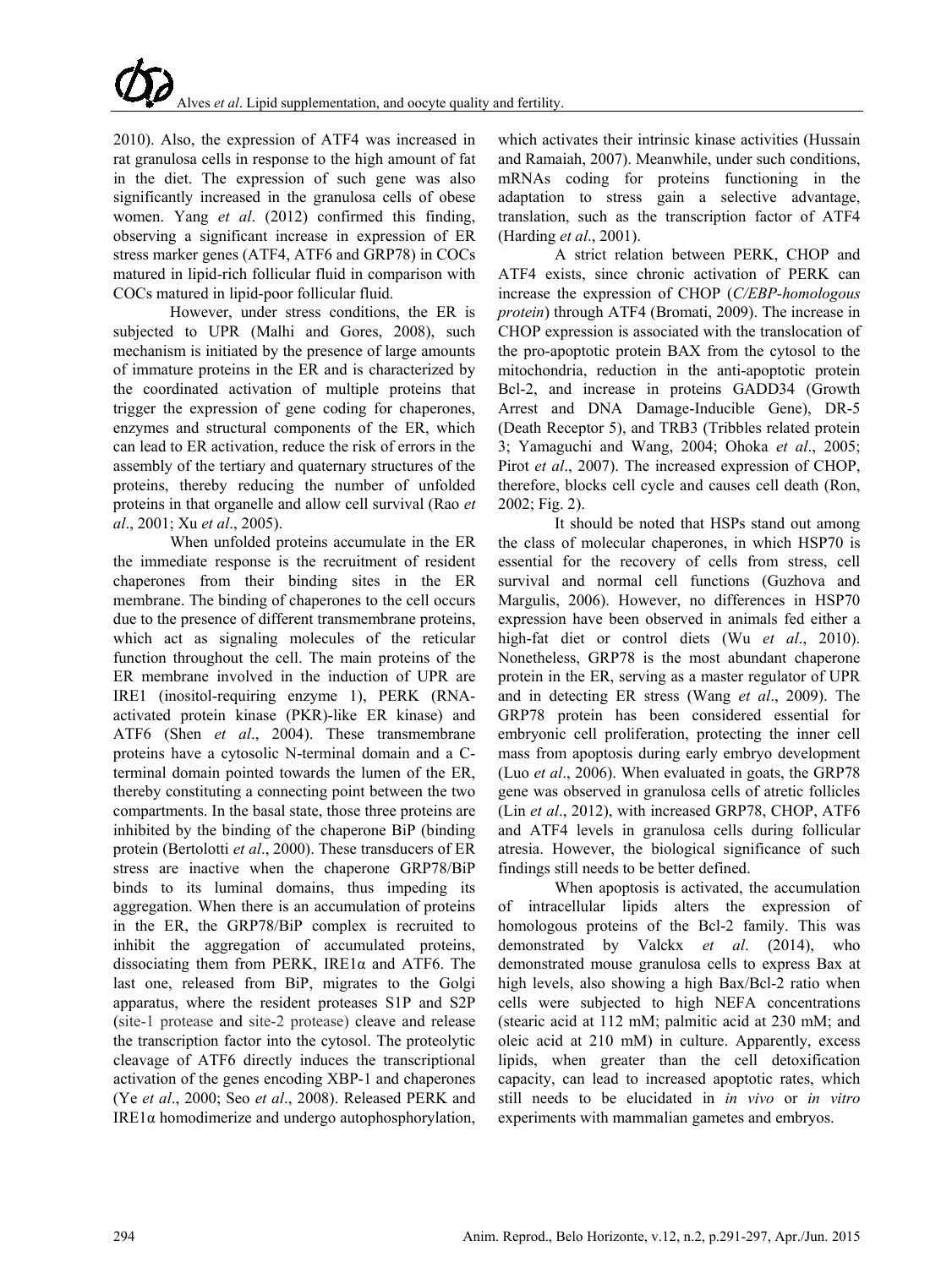

Figure 2. Events associated with endoplasmic reticulum (ER) stress and unfolded protein response (UPR). Adapted from Li *et al*. (2011).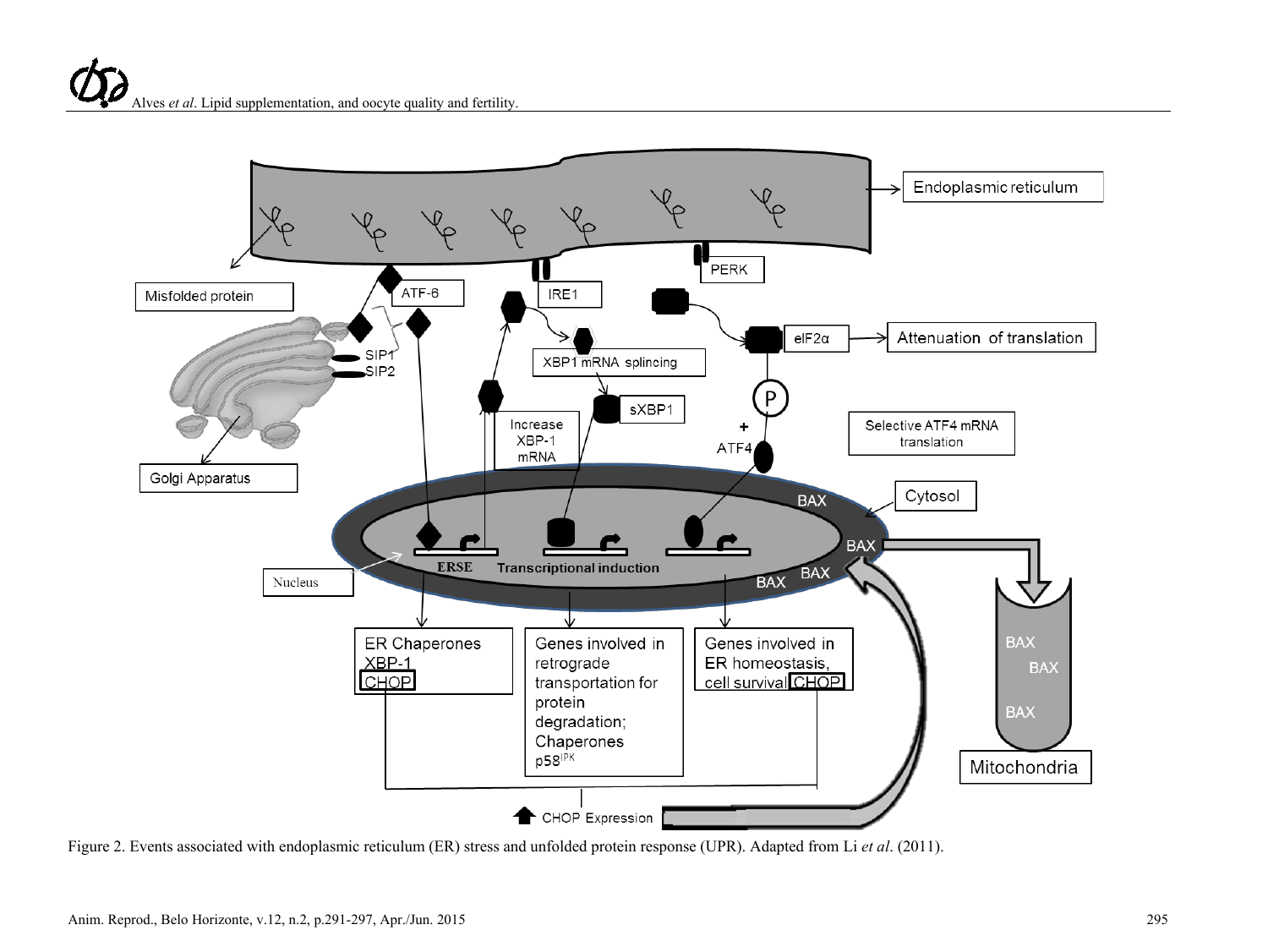### **Final considerations**

Studies that relate the effect of hyperlipidemic diets with the COC quality and competence are still limited. However, available studies indicate that exposure to high lipid concentrations, either under *in vivo* or *in vitro* conditions*,* alters the expression pattern of different genes related to oocyte matured quality, including ATF4, ATF6, GRP78 and CHOP, BAX and Bcl-2, and HSP70.

It is clear, therefore, that for oocytes or embryos, high levels of free fatty acids in *in vivo* or *in vitro* conditions can have toxic effects that translate into alterations in the expression of important genes for direct or indirect lipid detoxification, and excess can lead to higher apoptotic rates and lower developmental competence, resulting in reduced fertility potential. Accordingly, new investigations into the molecular mechanisms involved in COC lipotoxicity should be carried out, aiming to increase developmental competence of oocytes and, consequently, enhancing reproductive efficiency.

### **References**

**Aardema H, Vos PLAM, Lolicato F, Roelen BAJ, Knijn HM, Vaandrager AB, Helms JB, Gadella BM**. 2011. Oleic acid prevents detrimental effects of saturated fatty acids on bovine oocyte developmental competence. *Biol Reprod*, 85:62-69.

**Aminoff A**. 2012. Genetic and functional studies of MTTP and PLIN2 in relation to metabolic and cardiac dysfunction. Solna, Sweden: Karolinska Institutet. Thesis.

**Bertolotti A, Zhang Y, Hendershot LM, Harding HP, Ron D**. 2000. Dynamic interaction of BiP and ER stress transducers in the unfolded-protein response. *Nature Cell Biol,* 2:326-332.

**Bickel PE, Tansey JT, Welte MA**. 2009. PAT proteins, an ancient family of lipid droplet proteins that regulate cellular lipid stores. *Biochim Biophys Acta*, 1791:419-440.

**Brasaemle DL, Barber T, Wolins NE,Serrero G, Blanchette-Mackie EJ, Londos C**. 1997. Adipose differentiation-related protein is an ubiquitously expressed lipid storage droplet-associated protein. *J Lipid Res*, 38:2249-2263.

**Bromati CR**. 2009. Study of the expression of proteins involved in endoplasmic reticulum stress during the remodeling of maternal pancreatic islets during the perinatal period [in Portuguese]. São Paulo, Brazil: University of São Paulo. Thesis.

**Diakogiannaki E, Welters, HJ, Morgan NG**. 2008. Differential regulation of the endoplasmic reticulum stress response in pancreatic beta-cells exposed to longchain saturated and monounsaturated fatty acids. *J Endocrinol*, 197:553-563.

**Diaz FJ, Anderson LE, Wu YL, Rabot A, Tsai SJ,** 

**Wiltbank MC**. 2002. Regulation of progesterone and prostaglandin F2alpha production in the CL. *Mol Cell Endocrinol,* 191:65-80.

**Guzhova I, Margulis B**. 2006. Hsp70 chaperone as a survival factor in cell pathology. *Int Rev Cytol*, 254:101- 149.

**Harding HP, Zeng H, Zhang Y, Jungries R, Chung P, Plesken H, Sabatini DD, Ron D**. 2001. Diabetes mellitus and exocrine pancreatic dysfunction in perk-/ mice reveals a role for translational control in secretory cell survival. *Mol Cell*, 7:1153-1163.

**Hussain SG, Ramaiah KVA**. 2007. Endoplasmic reticulum : stress, signalling and apoptosis. *Curr Sci*, 93:1684-1696.

**Jungheim ES, Schoeller, EL, Marquard, KL, Louden ED, Schaffer JE, Moley KH**. 2010. Dietinduced obesity model: abnormal oocytes and persistent growth abnormalities in the offspring. *Endocrinology*, 151:4039-4046.

**Jungheim ES, Macones, GA, Odem RR, Patterson BW, Lanzendorf SE, Ratts VS, Moley KH**. 2011. Associations between free fatty acids, cumulus oocyte complex morphology and ovarian function during in vitro fertilization. *Fertil Steril*, 95:1970-1974.

**Jungheim ES, Travieso JL, Carson KR, Moley KH**. 2012. Obesity and reproductive function. *Obstet Gynecol Clin North Am*, 39:479-493.

**Kim JY, Kinoshita M, Ohnishi M, Fukui Y**. 2001. Lipid and fatty acid analysis of fresh and frozen-thawed immature and in vitro matured bovine oocytes. *Reproduction*, 122:131-138.

**Kimmel AR, Brasaemle DL, McAndrews-Hill M, Sztalryd C, Londos C**. 2010. Adoption of perilipin as a unifying nomenclature for the mammalian PAT family of intracellular, lipid storage droplet proteins. *J Lipid Res*, 51:468-471

**Kwong WY, Wild AE, Roberts P, Willis AC, Fleming TP**. 2000. Maternal undernutrition during the preimplantation period of rat development causes blastocyst abnormalities and programming of postnatal hypertension. *Development*, 127:4195-4202.

**Leroy JLMR, Vanholder T, Mateusen B, Christophe A, Opsomer G, Kruif ADe, Genicot G, Soom AV**. 2005. Non-esterified fatty acids in follicular fluid of dairy cows and their effect on developmental capacity of bovine oocytes in vitro. *Reproduction*, 130:485-495.

**Li X, Zhang K, Li Z**. 2011.Unfolded protein response in cancer: the physician's perspective*. J Hematol Oncol Pharm*, 4:8.

**Lin P, Yang Y, Li X, Chen F, Cui CC, Hu L, Li Q. Liu W, Jin Y**. 2012. Endoplasmic reticulum stress is involved in granulosa cell apoptosis during follicular atresia in goat ovaries. *Mol Reprod Dev*, 79:423-432.

**Luo S, Mao C, Lee B, Lee AS**. 2006. GRP78/BiP is required for cell proliferation and protecting the inner cell mass from apoptosis during early mouse embryonic development. *Mol Cell Biol*, 26:5688-5697.

**Malhi H, Gores GJ**. 2008. Molecular mechanisms of